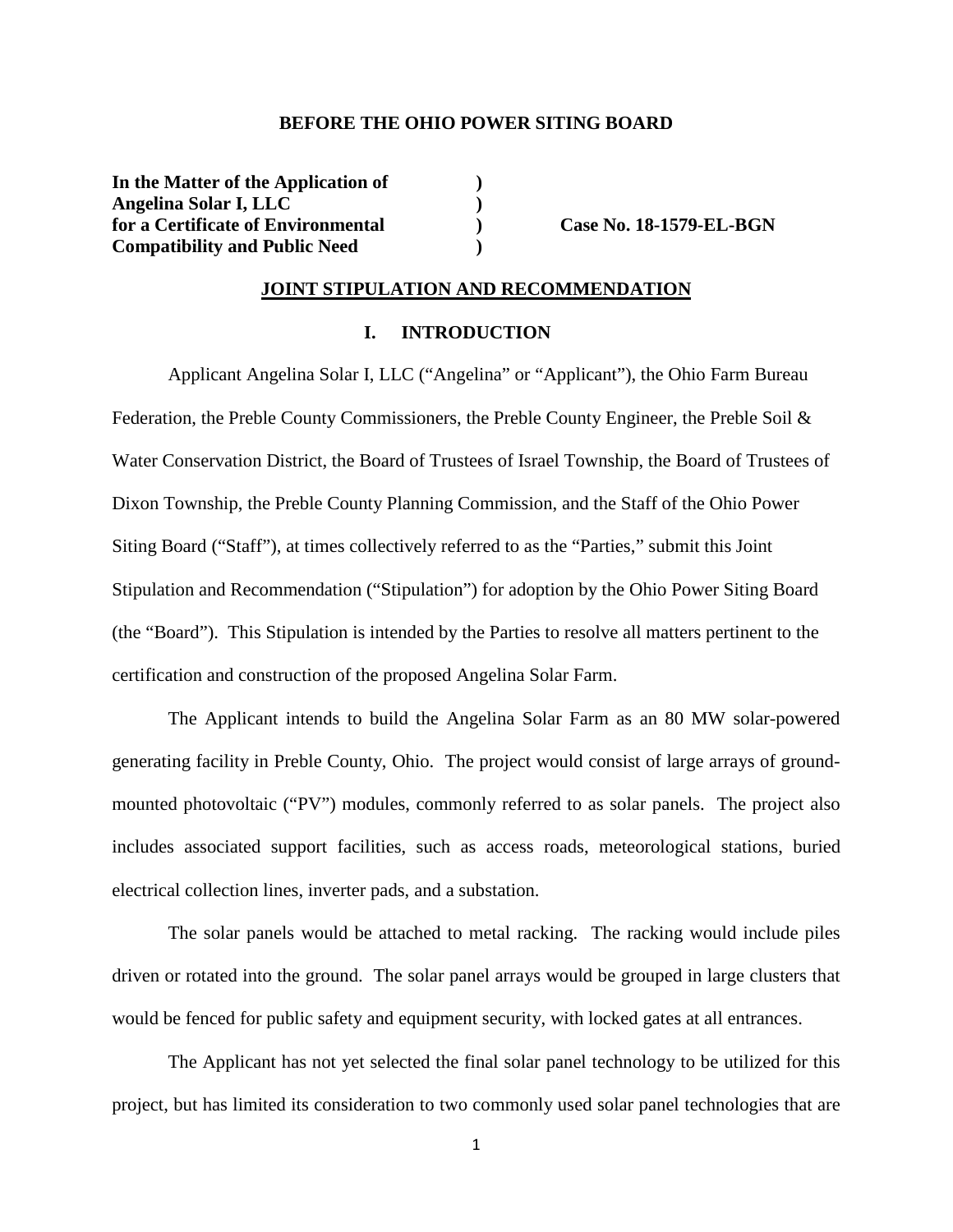substantially similar in function and outward design: crystalline or thin-film. Both types of common racking systems, fixed-tilt and single-axis tracking, would accommodate either crystalline or thin-film solar panel modules. Both solar panel technologies are comparable, and the Applicant plans to submit the final project designs to the Board's Staff for review prior to construction.

The Applicant has not selected the specific module vendor, but intends to use a manufacturer that has the capability and experience to provide approximately 213,333-320,000 modules for this project.

The Applicant would create a collector system made up of a network of electric and communication lines that would transmit the electric power from the solar arrays to a common location, at which point the power would be delivered to the existing high-voltage transmission system.

The electricity from the solar panels is generated in direct current ("DC"). DC power from the solar panels would be delivered through electric lines, which would travel through cable trays on the racking and then to combiner boxes. Power from the combiner boxes would be transmitted to groups of components, collectively called an inverter, which would include an inverter that converts DC to alternating current ("AC"), a step-up transformer that increases the voltage to 34.5 kiloVolts ("kV"), and a cabinet containing power control electronics.

Each inverter would deliver AC power to a common substation through a system of buried electric lines and associated communication lines. The Applicant intends for each portion of the AC collector system to originate in one of the solar fields and terminate at the substation. The Applicant has committed that those portions of the AC collector system outside the fenced solar fields and fenced substation would be buried at least thirty-six inches below grade. The Applicant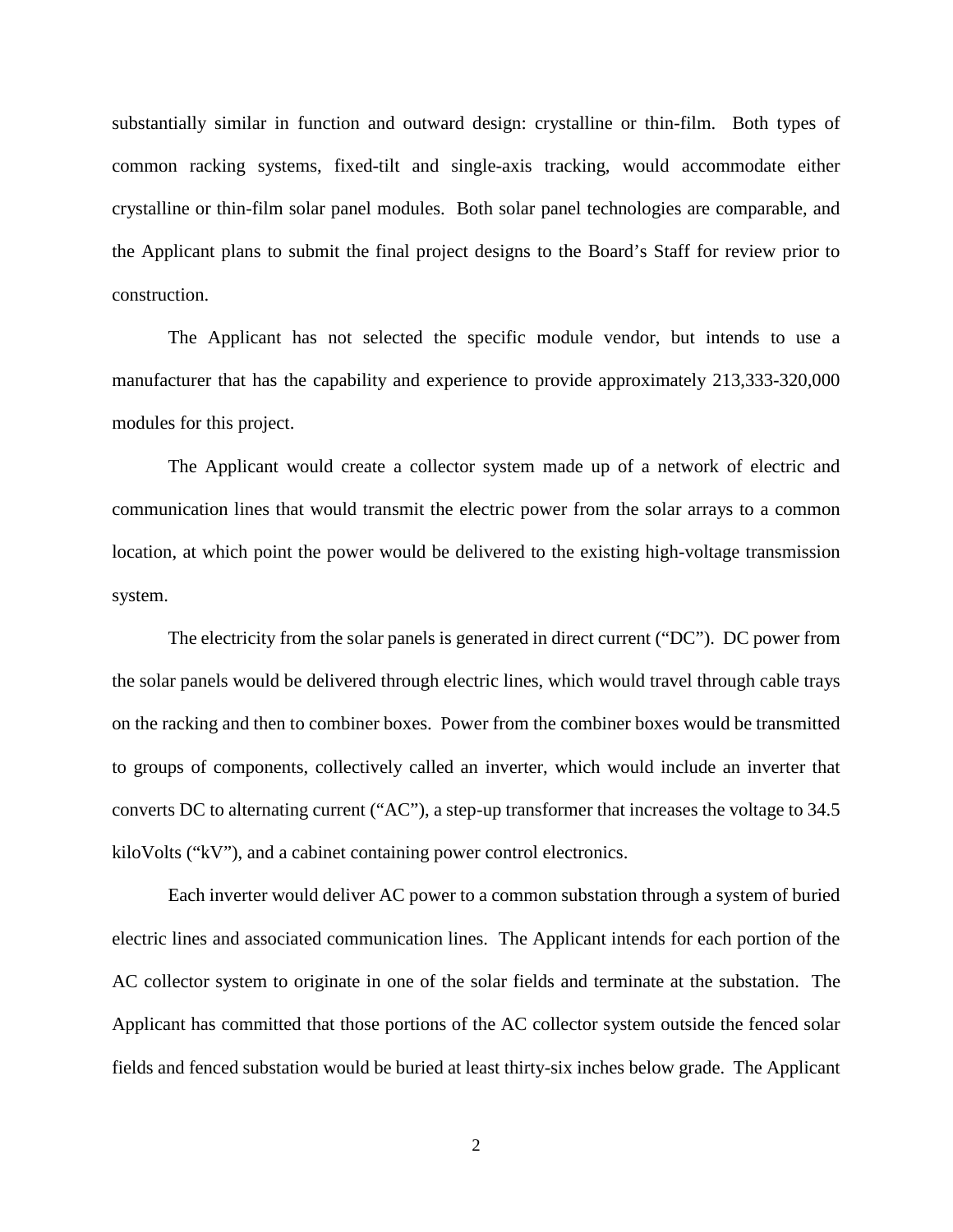will use warning tape to mark the lines and register the underground facilities with the Ohio Utilities Protection Service.

The substation for the project would be located on a parcel of land east of the existing American Electric Power College Corner substation, which is located just across the state border in Indiana (the "AEP Substation"). The major components of the Applicant's substation would be collection line feeders and breakers, a 34.5 kV bus, a main power transformer that steps up the voltage to 138 kV, a high-voltage breaker, metering/relaying transformers, disconnect switches, equipment enclosure containing power control electronics, and a lightning mast.

A short 138 kV transmission line would connect the project substation to the east or north side of the existing AEP Substation. The transmission line would be approximately 700 feet in length. A dead-end structure would be used where the circuit changes from a buried cable to an above ground line prior to entering the AEP Substation. The portion of the transmission line located in Ohio will be the subject of a separate filing to be submitted to the Board.<sup>1</sup>

The Applicant proposes to use up to 6.2 miles of access roads for construction, operation and maintenance of the solar farm. The access roads would consist of aggregate material and/or grass. The access roads would be up to 25 feet wide during construction and then reduced to 16 feet wide during operation.

The project would include up to six solar meteorological stations that would be up to 15 feet tall, and fenced/gated. The meteorological stations would include pyranometers, which measure the solar resource.

<sup>&</sup>lt;sup>1</sup> Additionally, Applicant will seek the appropriate authorizations from the Indiana Utility Regulatory Commission to construct and operate the portion of the transmission line, as well as the dead-end structure, in Indiana.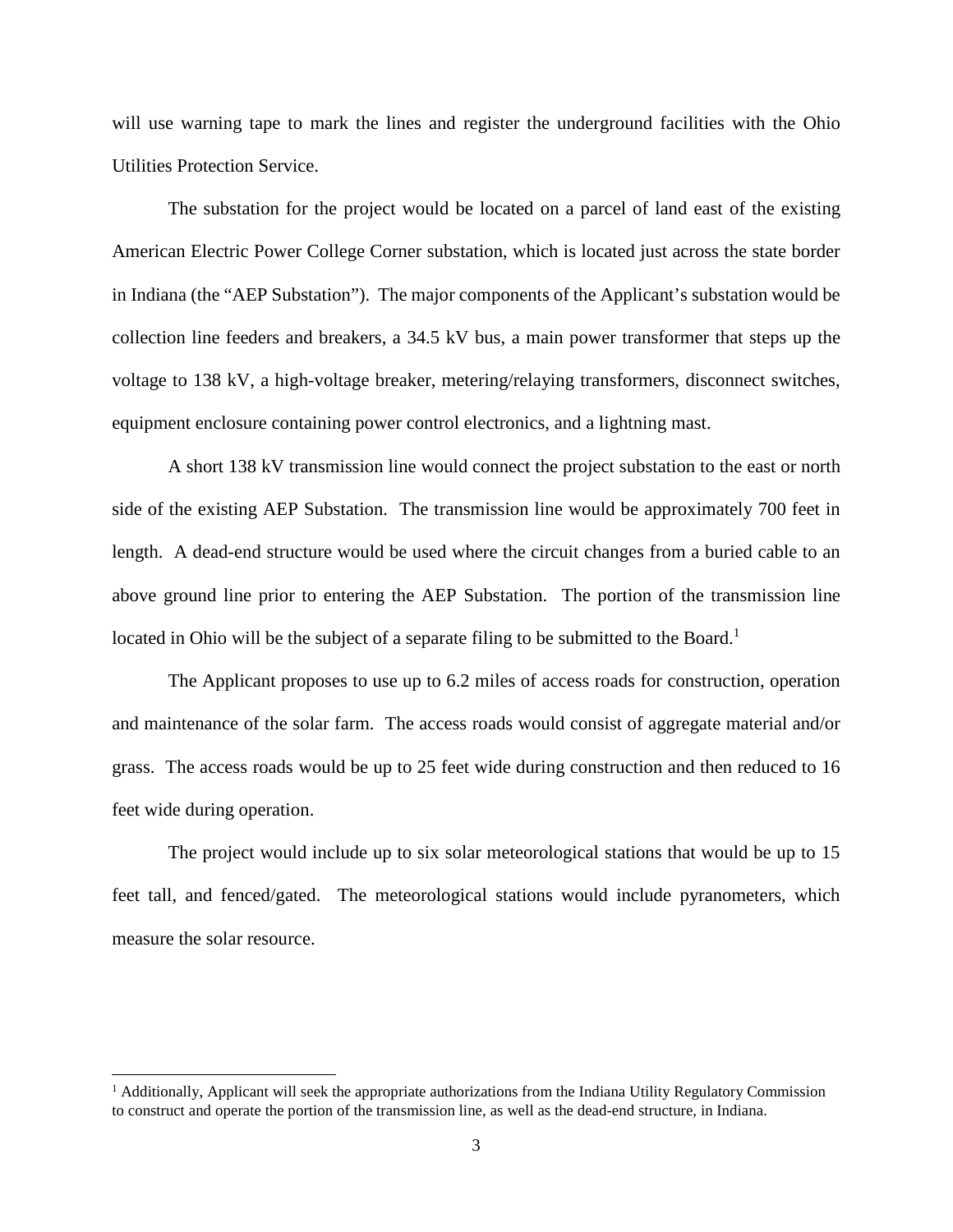### **II. HISTORY OF THE APPLICATION**

The Applicant filed a Pre-Application Notification Letter regarding the proposed solar electric generation project on October 22, 2018, and a Corrected Pre-Application Notification Letter on October 29, 2018 to update the date of the public informational meeting. A public informational meeting regarding the proposed solar electric generating project was held in Eaton, Ohio on November 15, 2018.

On December 3, 2018, the Applicant filed its Application and motions for waivers from the requirements to submit the manufacturers' safety manuals or similar documents with the application, to submit a description of its plan for test borings with the application, to request to reduce the size of the study area regarding the impact on landmarks, and to delay submission of the System Impact Study. Applicant also filed a motion for protective order to keep portions of the Application confidential, including cost information and other sensitive financial data.

On January 17, 2019, the Administrative Law Judge ("ALJ") granted the motion for waivers and motion for protective order.

On February 1, 2019, a letter of compliance regarding the Application was sent to the Applicant.

On February 7, 2019, the Applicant filed its Certificate of Service indicating that a copy of the complete and accepted Application was served upon the appropriate governmental officials and local libraries.

On February 14, 2019, the ALJ issued an Entry scheduling hearings in the matter, directing the Staff to file its Staff Report of Investigation, and for parties to file their issues list and testimony.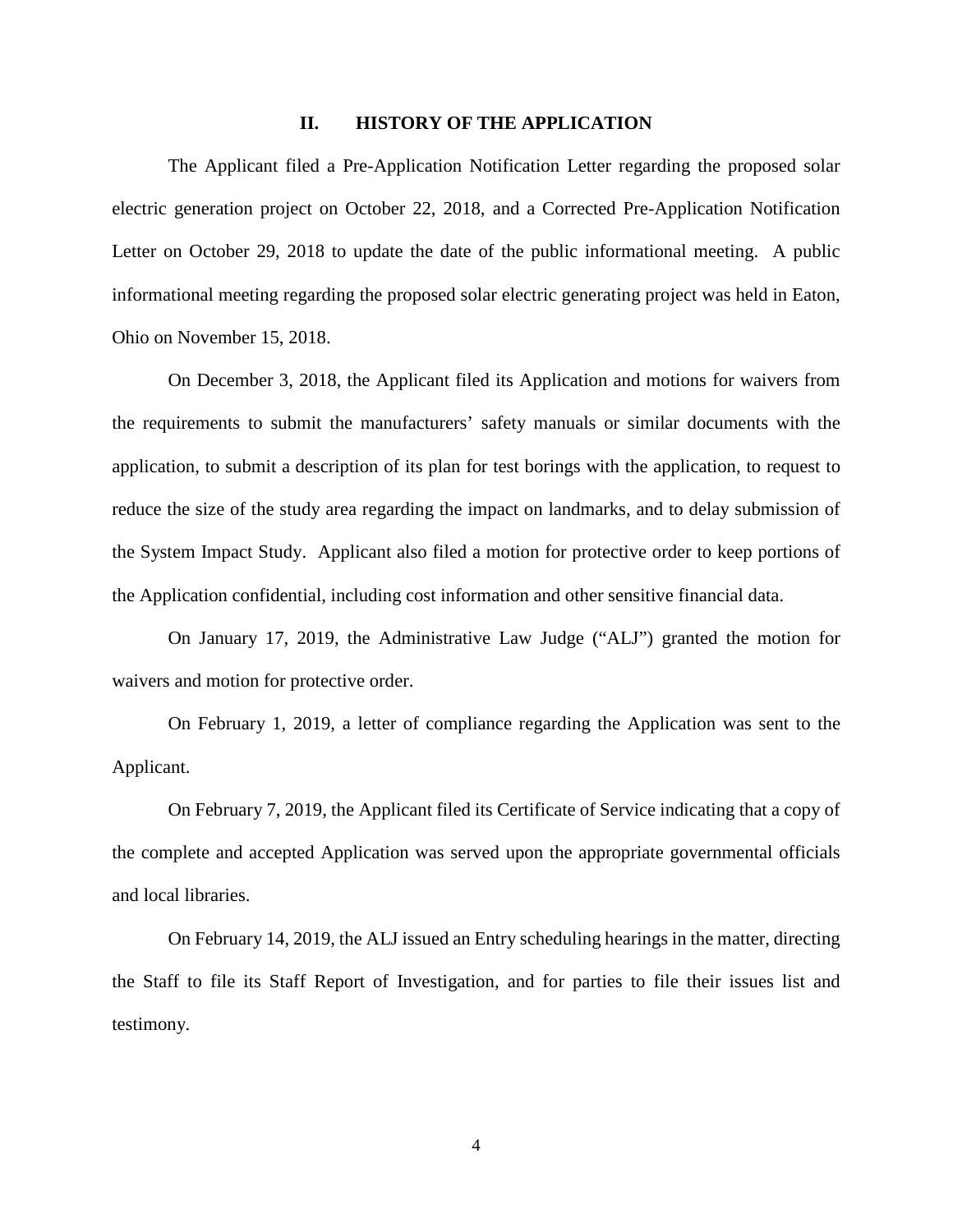On March 11, 2019, the Preble County Commissioners filed a notice of intervention. The notice of intervention was accepted April 18, 2019.

On March 13, 2019, the Preble County Engineer, the Preble County Soil & Water Conservation District, the Board of Trustees of Israel Township, the Board of Trustees of Dixon Township, and the Preble County Planning Commission all filed motions to intervene. These motions were granted April 18, 2019.

On March 21, 2019, the Eaton Community School District filed a motion to intervene. This motion was granted April 18, 2019.

On March 26, 2019, the Ohio Farm Bureau Federation filed a motion to intervene. The Ohio Farm Bureau Federation's motion was granted April 18, 2019.

On March 29, 2019, the Concerned Citizens of Preble County, LLC, Robert Black, Marja Brandly, Campbell Brandly Farms, LLC, Michael Irwin, Kevin and Tina Jackson, Vonderhaar Family ARC, LLC, and Vonderhaar Farms Inc. (the "Citizens") filed a motion to intervene. The Citizens' motion was granted April 18, 2019.

A local public hearing was held on April 30, 2019 at 6:00 pm at the Eaton Fire Division Station #2, 391 West Lexington Road, Eaton, Ohio 45320. The adjudicatory hearing is scheduled for June 19, 2019 at 10:00 am at the offices of the PUCO.

This Stipulation results from discussions among the Parties who acknowledge that this agreement is amply supported by the record and thus is entitled to careful consideration by the Board. Accordingly, the Parties recommend that the Board issue a Certificate of Environmental Compatibility and Public Need for the proposed Angelina Solar Farm.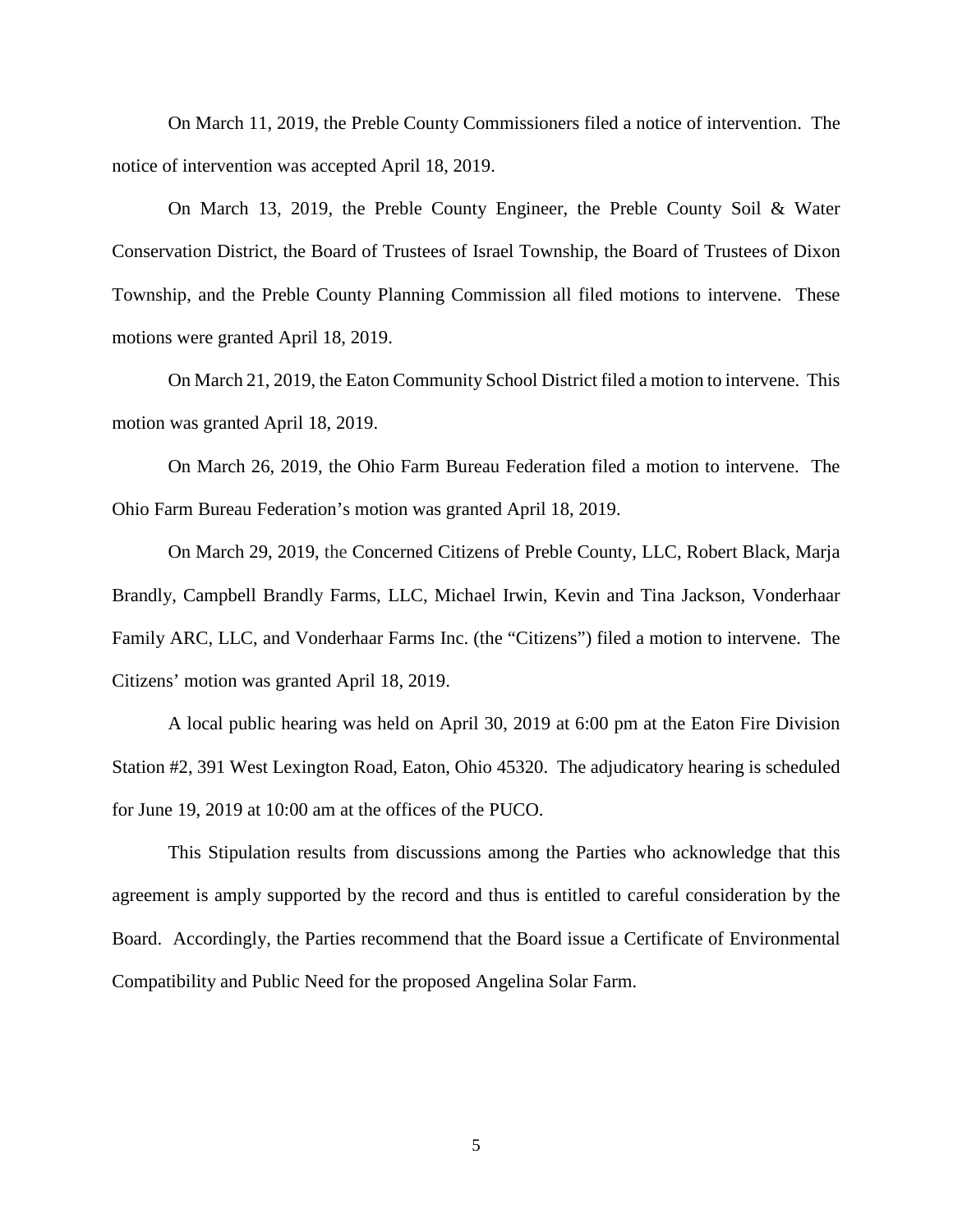# **III. STIPULATION AND RECOMMENDATION**

# **A. Recommended Conditions**

- (1) The Applicant shall install the facility, utilize equipment and construction practices, and implement mitigation measures as described in the application and as modified and/or clarified in supplemental filings, replies to data requests, and recommendations in the *Staff Report of Investigation*.
- (2) The Applicant shall conduct a preconstruction conference prior to the start of any construction activities. Staff, the Applicant, and representatives of the primary contractor and all subcontractors for the project shall attend the preconstruction conference. The conference shall include a presentation of the measures to be taken by the Applicant and contractors to ensure compliance with all conditions of the certificate, and discussion of the procedures for on-site investigations by Staff during construction. Prior to the conference, the Applicant shall provide a proposed conference agenda for Staff review. The Applicant may conduct separate preconstruction conferences for each stage of construction.
- (3) The Applicant shall submit one set of detailed engineering drawings of the final project design to Staff at least 30 days before the preconstruction conference. This final design shall include all conditions of the certificate and references at the locations where the Applicant and/or its contractors must adhere to a specific condition in order to comply with the certificate. The final project layout shall be provided in hard copy and as geographically-referenced electronic data. The final project layout shall reflect any road adjacent setbacks as measured from the edge of the right-of-way rather than the edge of the roadway.
- (4) If any changes to the project layout are made after the submission of final engineering drawings, the Applicant shall provide all such changes to Staff in hard copy and as geographically-referenced electronic data. All changes are subject to Staff review to ensure compliance with all conditions of the certificate, prior to construction in those areas.
- (5) Within 60 days after the commencement of commercial operation, the Applicant shall submit to Staff a copy of the as-built specifications for the entire facility. If the Applicant demonstrates that good cause prevents it from submitting a copy of the as-built specifications for the entire facility within 60 days after commencement of commercial operation, it may request an extension of time for the filing of such as-built specifications. The Applicant shall use reasonable efforts to provide asbuilt drawings in both hard copy and as geographically referenced electronic data.
- (6) The certificate shall become invalid if the Applicant has not commenced a continuous course of construction of the proposed facility within five years of the date of journalization of the certificate, unless the Board grants a waiver or extension of time.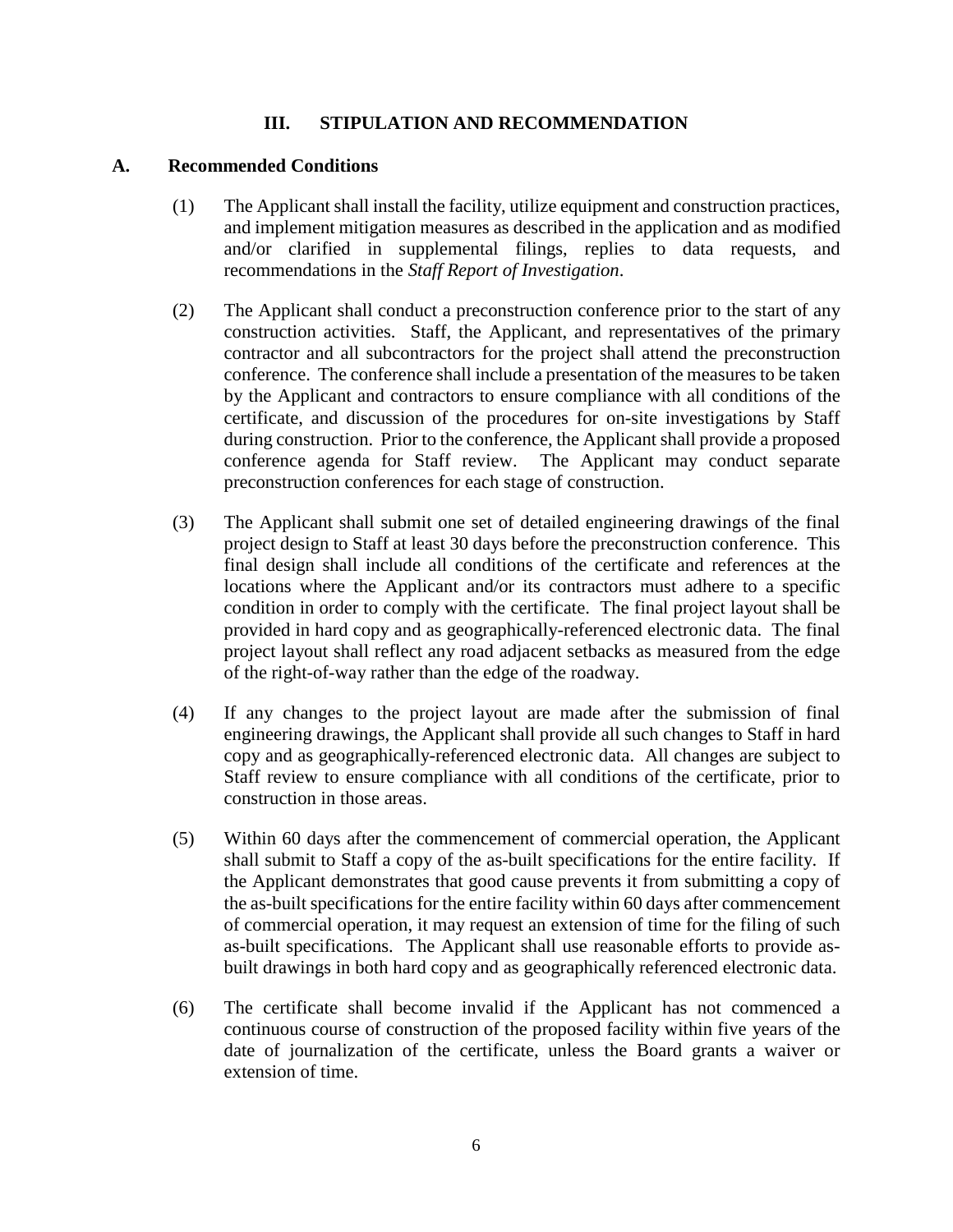- (7) As the information becomes known, the Applicant shall file in this proceeding the date on which construction will begin, the date on which construction was completed, and the date on which the facility begins commercial operation. Such filings shall be served on all intervening parties to the certification process.
- (8) Prior to the commencement of construction activities in areas that require permits or authorizations by federal or state laws and regulations, the Applicant shall obtain and comply with such permits or authorizations. The Applicant shall provide copies of permits and authorizations, including all supporting documentation, to Staff no less than seven days prior to the applicable construction activities. The Applicant shall provide a schedule of construction activities and acquisition of corresponding permits for each activity at the preconstruction conference.
- (9) Prior to construction, the Applicant shall prepare a Phase I cultural resources survey program for the project area in conjunction with Staff and the Ohio Historic Preservation Office (OHPO). If the resulting survey work discloses a find of cultural, archaeological, or architectural significance, or a site that could be eligible for inclusion on the National Register of Historic Places, then the Applicant shall submit a modification, or mitigation plan detailing how such site(s) will be avoided or impacts minimized. Any such mitigation effort, if needed, shall be developed in coordination with the OHPO and submitted to Staff for review and acceptance.
- (10) General construction activities shall be limited to the hours of 7:00 a.m. to 7:00 p.m., or until dusk when sunset occurs after 7:00 p.m. Impact pile driving shall be limited to the hours between 9:00 a.m. and 7:00 p.m. Monday through Friday; hoe ram and blasting operations, if required, shall be limited to the hours between 10:00 a.m. and 4:00 p.m., Monday through Friday. Construction activities that do not involve noise increases above ambient levels at sensitive receptors are permitted outside of daylight hours when necessary. The Applicant shall notify property owners or affected tenants within the meaning of Ohio Adm. Code 4906- 3-03(B)(2) of upcoming construction activities including potential for nighttime construction.
- (11) Prior to commencement of any construction, the Applicant shall prepare a landscape and lighting plan that addresses the aesthetic and lighting impacts of the facility where an adjacent non-participating parcel contains a residence with a direct line of sight to the project area and also include a plan describing the methods to be used for fence repair. The plan shall include measures such as fencing, vegetative screening or good neighbor agreements. The Applicant shall maintain all fencing along the perimeter of the project in good repair for the term of the project and shall promptly repair any damage as needed. The Applicant shall provide the plan to Staff for review and confirmation that it complies with this condition.
- (12) At least 30 days before the preconstruction conference, the Applicant shall provide Staff with a copy of its public information program, for confirmation that it complies with this condition, that informs affected property owners and tenants of the nature of the project, and that provides specific contact information of Applicant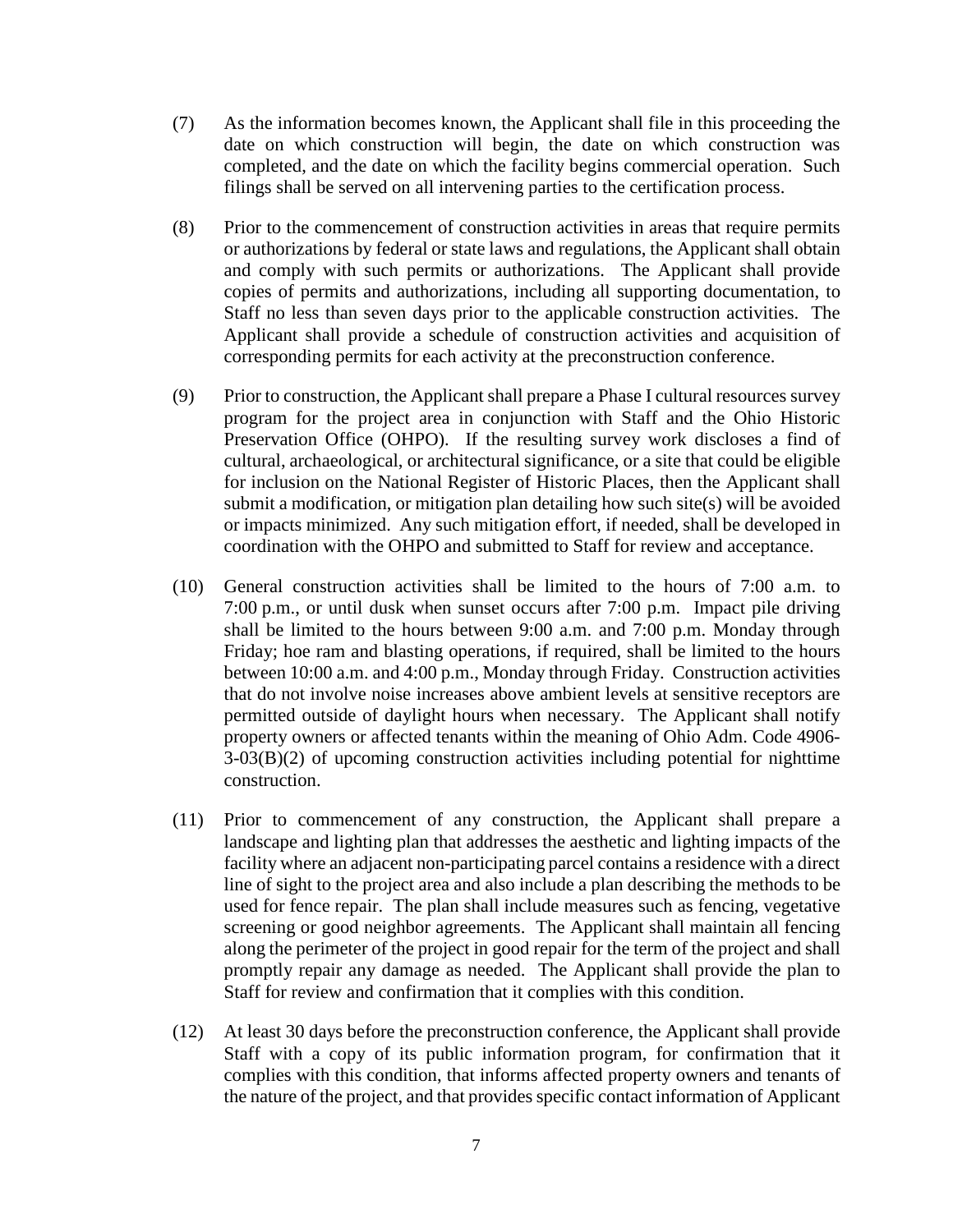personnel who are familiar with the project, the proposed timeframe for project construction, and a schedule for restoration activities.

- (13) At least 30 days before the preconstruction conference, the Applicant shall provide Staff with a copy of a complaint resolution process, for confirmation that it complies with this condition, to address potential public complaints resulting from facility construction and operation. The resolution process must describe how the public can contact the facility and how the facility would contact anyone issuing a complaint.
- (14) At least seven days prior to the start of facility operation, the Applicant shall notify via mail affected property owners and tenants who were provided notice of the public informational meeting, as well as anyone who has requested updates regarding the project, and all intervening parties to the certification process. This notice will provide information about the start of operation and describe how the public can contact the facility.
- (15) During the construction and operation of the facility, the Applicant shall submit to Staff a complaint summary report by the fifteenth day of April, July, October, and January of each year for the first five years of operation. The report should include a list of all complaints received through the Applicant's complaint resolution process, a description of the actions taken toward a resolution of each complaint, and a status update if the complaint has yet to be resolved.
- (16) The Applicant shall avoid, where possible, or minimize to the extent practicable, any damage to functioning surface and subsurface field tile drainage systems and soils resulting from the construction, operation, and/or maintenance of the facility in agricultural areas, whether such drainage systems are publicly or privately maintained. Benchmark conditions of surface drainage systems shall be documented prior to construction, including the location of grassed waterways. Any tile installation or repairs shall be performed in accordance with applicable provisions of Standard Practice for Subsurface Installation of Corrugated Polyethylene Pipe for Agricultural Drainage or Water Table Control, ASTM F499- 02 (2008), to the extent practicable. If uncertainty arises concerning the proper procedures for tile repair, Applicant may consult with the local Soil & Water Conservation District or a USDA Natural Resources Conservation Service representative for privately maintained tile, and shall consult with the County Engineer for tile located in a county maintenance/repair ditch, as delineated in Document A, attached hereto. Damaged field tile systems shall be promptly repaired no later than 30 days after such damage is discovered, and be returned to at least original conditions or their modern equivalent at the Applicant's expense. When repairing tiles in a county maintenance/repair ditch, the Applicant shall give reasonable notice of such repairs to the County Engineer and Staff. The County Engineer or his/her representative shall have the right to visually inspect and approve the repair work performed prior to backfill. If the County Engineer does not approve the repair work in a timely manner, Staff shall have the right to visually inspect and approve the repair work performed prior to backfill. If the opinion of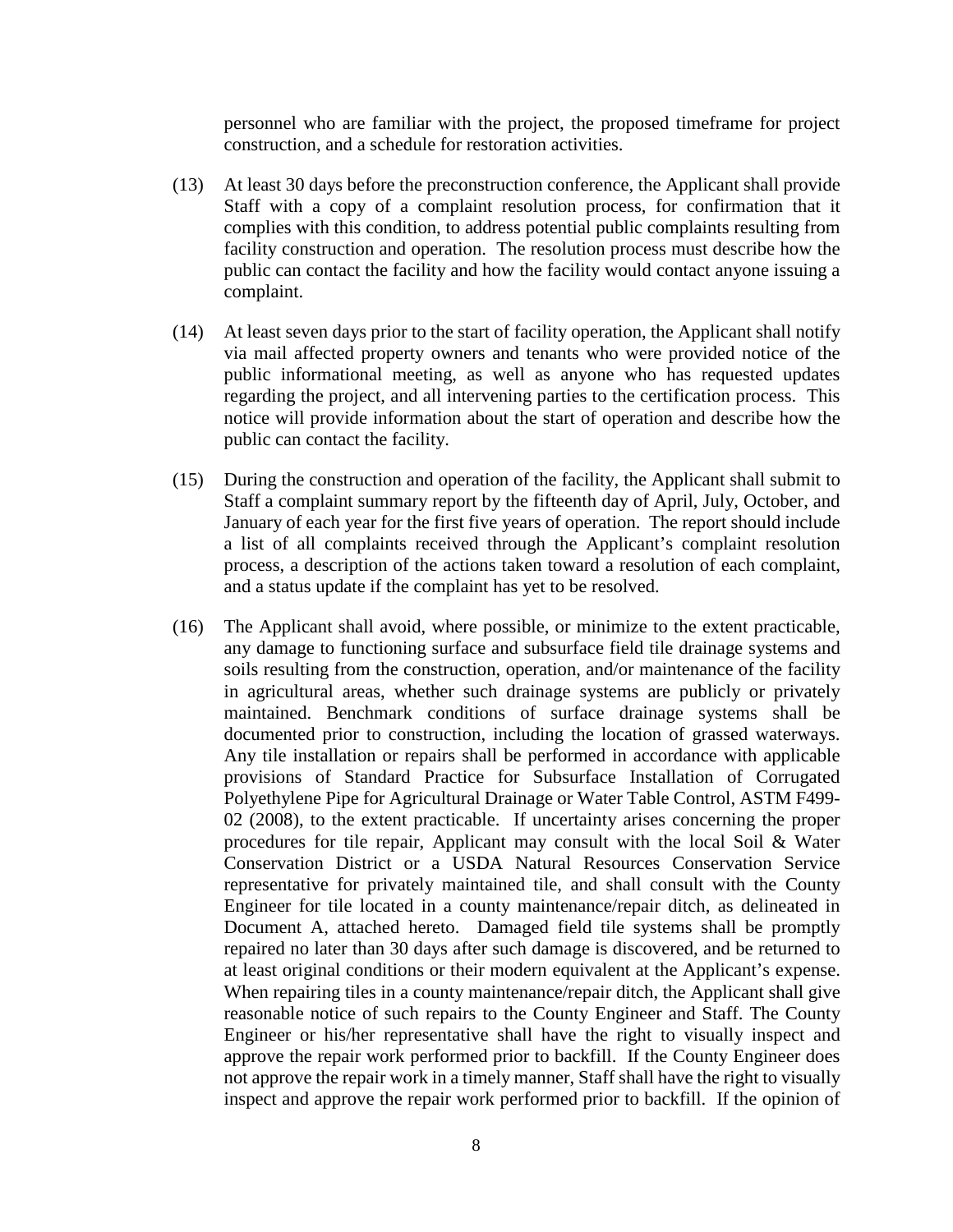the County Engineer and the opinion of Staff on approval of the repair work differ, Staff shall have the final authority to approve the repair work. As stated in the Application, the Applicant will develop a Stormwater Pollution Prevention Plan that will require the utilization of silt fences during construction and the prompt removal of construction silt from drainage ditches when necessary for continued efficient drainage. The Applicant shall provide the Soil & Water Conservation District and the County Engineer with a single point of contact with the Applicant after construction is completed to address any resource concerns.

- (17) Within 30 days after issuance or receipt, the Applicant shall provide Staff a copy of any arrangement or resulting resolution adopted by Preble County relating to the Payment in Lieu of Taxes (PILOT) program.
- (18) Prior to the preconstruction conference, the Applicant shall submit a vegetation management plan to Staff for review and confirmation that it complies with this condition. The plan would identify all areas of proposed vegetation clearing for the project, specifying the extent of the clearing, and describing how such clearing work would be done as to minimize removal of woody vegetation. The plan shall describe how trees and shrubs along access routes, at construction staging areas, during maintenance operations, and in proximity to any other project facilities would be protected from damage. The plan shall also describe the implementation and maintenance of pollinator-friendly plantings and describe any planned herbicide use. The plan shall also describe the steps to be taken to prevent establishment and/or further propagation of noxious weed identified in OAC 901:5- 37 during implementation of pollinator-friendly plantings. The Applicant shall consult with the Ohio Seed Improvement Association prior to purchase of seed stock regarding the names of reputable vendors of seed stock and shall purchase seed stock used on this project from such recommended sources to the extent practicable and to the extent seed stock is available from such vendor(s).
- (19) The Applicant shall adhere to seasonal cutting dates of October 1 through March 31 for the removal of trees three inches or greater in diameter to avoid impacts to Indiana bats and northern long-eared bats, unless coordination with the Ohio Department of Natural Resources (ODNR) and the U.S. Fish and Wildlife Service (USFWS) allows a different course of action.
- (20) The Applicant shall have an environmental specialist on site during construction activities that may affect sensitive areas as shown on the Applicant's final approved construction plan as approved by Staff. Sensitive areas include, but are not limited to, areas of vegetation clearing, designated wetlands and streams, and locations of threatened or endangered species or their identified habitat. The environmental specialist shall be familiar with water quality protection issues and potential threatened or endangered species of plants and animals that may be encountered during project construction.
- (21) The Applicant shall contact Staff, the ODNR, and the USFWS within 24 hours if state or federal listed species are encountered during construction activities.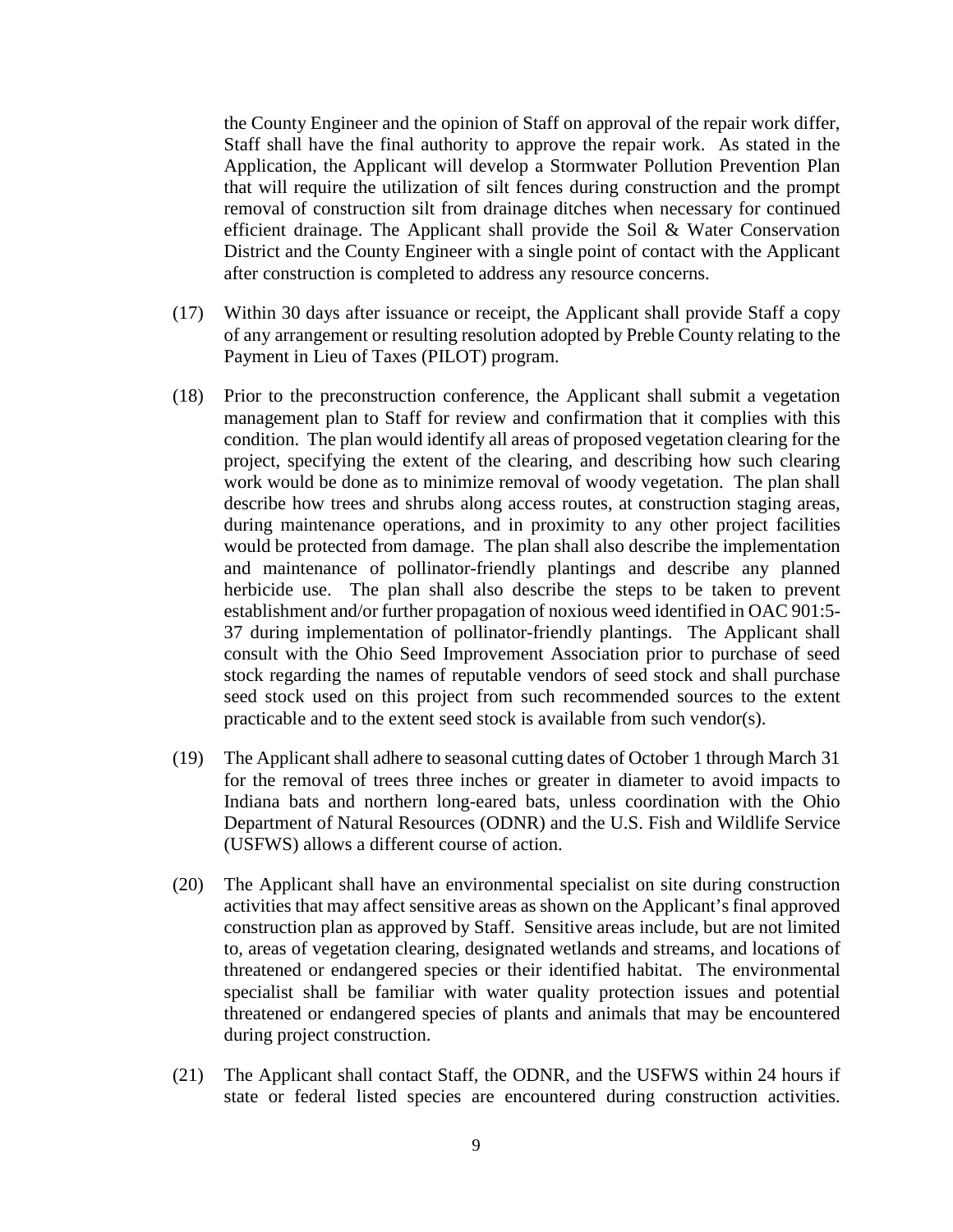Construction activities that could adversely impact the identified plants or animals shall be immediately halted until an appropriate course of action has been agreed upon by the Applicant, Staff and the appropriate agencies.

- (22) The Applicant shall file on the record in this case a construction access plan for review prior to the preconstruction conference. The plan would consider the location of streams, wetlands, wooded areas, and sensitive wildlife and plant species, and explain how impacts to all sensitive resources will be avoided or minimized during construction, operation, and maintenance. The plan would include the measures to be used for restoring the area around all temporary access points, and a description of any long-term stabilization required along permanent access routes.
- (23) Prior to the use of horizontal directional drilling, the Applicant shall file on the record in this case a frac-out contingency plan detailing monitoring, environmental specialist presence, containment measures, cleanup, and restoration.
- (24) The Applicant shall minimize, to the extent practicable, the clearing of wooded areas, including scrub/shrub areas that would lead to fragmentation and isolation of woodlots or reduce connecting corridors between one woodlot and another.
- (25) Prior to commencement of construction activities that require transportation permits, the Applicant shall obtain all such permits. The Applicant shall coordinate with the appropriate authority regarding any temporary road closures, lane closures, road access restrictions, and traffic control necessary for construction and operation of the proposed facility. Coordination shall include, but not be limited to, the county engineer, the Ohio Department of Transportation, local law enforcement, and health and safety officials. The Applicant shall detail this coordination as part of a final traffic plan submitted to Staff prior to the preconstruction conference for review and confirmation by Staff that it complies with this condition.
- (26) If county or township roads are utilized for the construction of this project, the Applicant shall also enter into a road use agreement with the appropriate local authorities prior to construction and subject to Staff review and confirmation that it complies with this condition. The road use agreement shall contain provisions for the following: (a) a preconstruction survey of the conditions of the roads; (b) a postconstruction survey of the condition of the roads; (c) an objective standard of repair that obligates the Applicant to restore the roads to the same or better condition as they were prior to construction; and (d) a timetable for posting of a construction road and bridge bond prior to the use or transport of heavy equipment on public roads or bridges for construction and for the posting of a decommissioning bond prior to the use or transport of heavy equipment on public roads or bridges for decommissioning. The Applicant shall provide the Board's Staff a copy of the transportation management plan and any road use agreement(s) 30 days prior to the preconstruction conference.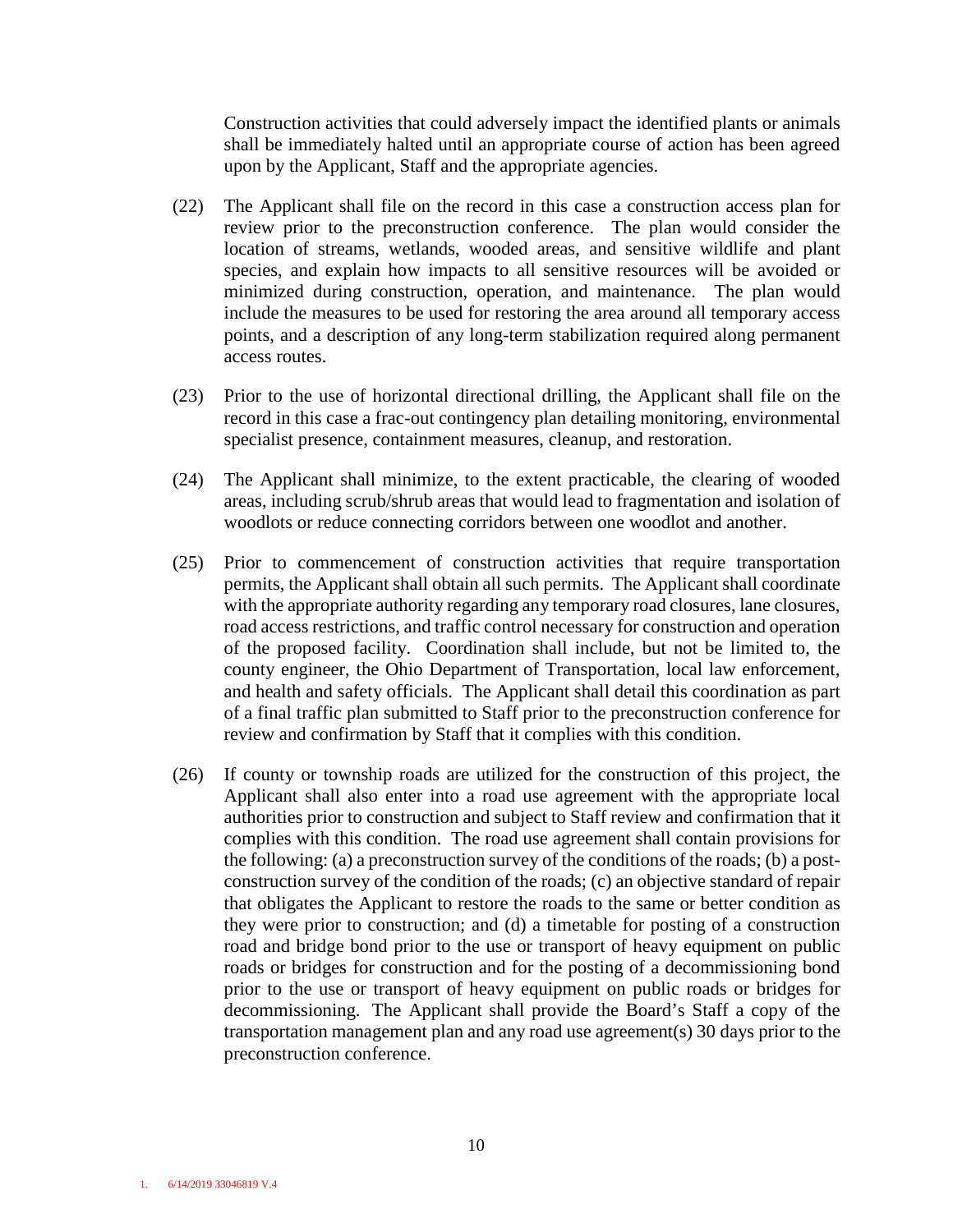- (27) The Applicant shall not commence any construction of the facility until it has executed an Interconnection Service Agreement and Interconnection Construction Service Agreement with PJM Interconnection, which includes construction, operation, and maintenance of system upgrades necessary to integrate the proposed generating facility into the regional transmission system reliably and safely. The Applicant shall docket in the case record a letter stating that the Agreement has been signed or a copy of the executed Interconnection Service Agreement and Interconnection Construction Service Agreement.
- (28) Local fire and EMS service providers (Camden-Somers Fire Department, West College Corner Fire Department, Eaton Fire and EMS and Gasper Fire Department) will be trained in how to respond to emergency/fire situations that could occur at the project. At least one in-service emergency training shall be conducted prior to commencement of construction. Multiple training dates for both firefighters and EMS staff will be offered to ensure all responders have adequate situational training specific to solar energy facilities. In addition, safety meetings shall be held with emergency service personnel on an on-going basis. The Applicant will include in such training any emergency procedures which may be specific to the solar array model used for the project. If local fire and EMS responders lack any specialized equipment needed to appropriately respond to an emergency at the project, the Applicant shall provide such equipment to the local fire and EMS service providers when construction commences.
- (29) At least 60 days prior to construction, as stated in the Application, the Applicant shall submit a comprehensive decommissioning plan for review and approval by Staff. The plan will specify the responsible parties, outline a decommissioning schedule of fewer than 12 months, estimate full decommissioning and restoration costs net of salvage value, require restoration of the project area, and require proper disposition of all project components. Prior to construction, the Applicant will, if applicable, post financial security, e.g. a decommissioning bond, to ensure that funds are available to pay for the net decommissioning costs. The Applicant will retain an independent and registered professional engineer to calculate the net decommissioning costs, which shall be incorporated into the plan and reflected in the financial security. This net decommissioning estimate shall be recalculated at least every five years by an engineer retained by Applicant and the financial security adjusted to reflect any increase in the net decommissioning costs.

## **B. Other Terms and Conditions**

(1) This Stipulation is expressly conditioned upon its acceptance by the Board without

material modification. In the event the Board rejects or materially modifies all or part of this Stipulation or imposes additional conditions or requirements upon the Parties, each party shall have the right, within thirty (30) days of the Board's order, to file an application for rehearing with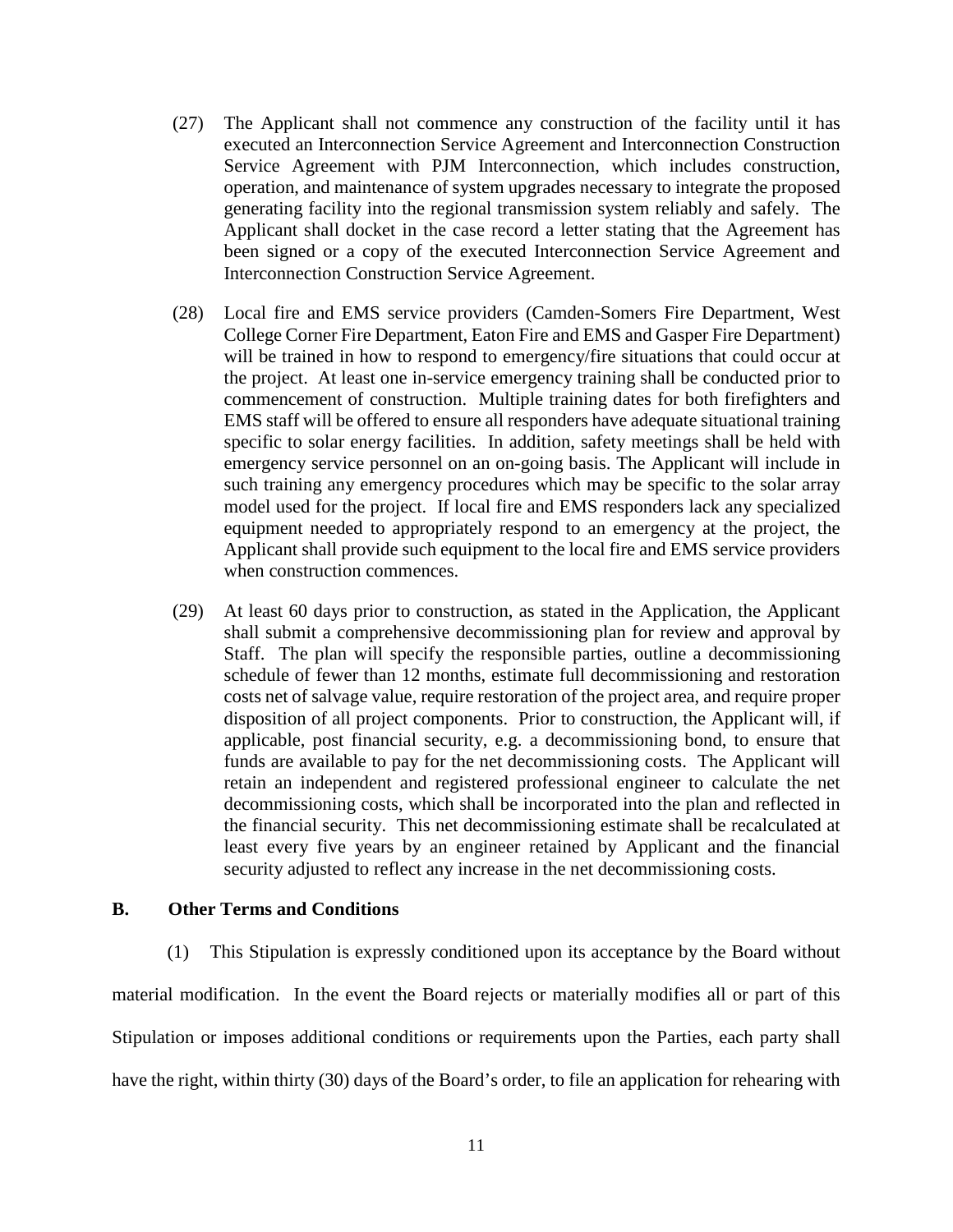the Board. Upon an entry on rehearing being issued by the Board maintaining the material modification to the stipulation, each party shall have the right, within ten (10) days of the Board's order on rehearing, to file a notice of termination of, and withdrawal from, the Stipulation. Upon notice of termination and withdrawal of the Stipulation by any party, pursuant to the above provisions, the Stipulation shall immediately become null and void. In such an event, a hearing shall go forward, and the Parties shall be afforded the opportunity to present evidence through witnesses, to cross-examine all witnesses, to present rebuttal testimony, and to file briefs on all issues.

(2) The Parties agree and recognize that this Stipulation has been entered into only for the purpose of this proceeding. Each Party agrees not to assert against another party in any proceeding before the Board or any court, other than in a proceeding to enforce the terms of this Stipulation, that party's participation in this Stipulation as support for any particular position on any issue. Each Party further agrees that it will not use this Stipulation as factual or legal precedent on any issue. The Parties request that the Board recognize that its use of this Stipulation in any proceeding other than this proceeding is contrary to the intentions of the parties in entering into this Stipulation.

### **IV. RECOMMENDED FINDINGS AND CONCLUSIONS OF LAW**

The Parties agree that the record in this case, provided the Board approves the Conditions in this Stipulation, contains sufficient probative evidence for the Board to find and determine, as Findings of Fact and Conclusions of Law, that:

#### **A. Recommended Findings of Fact**

1. Angelina Solar I, LLC is licensed to do business in the State of Ohio.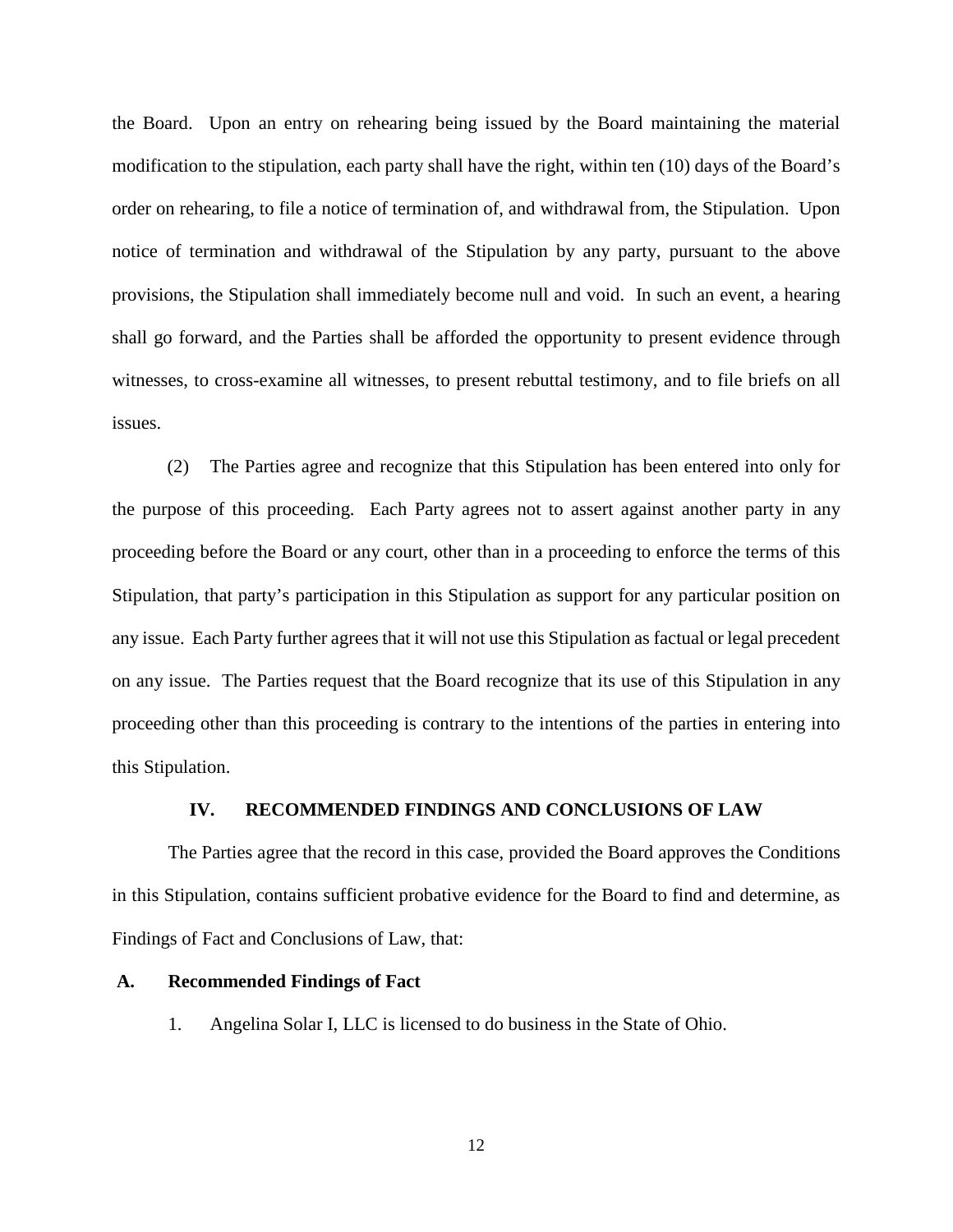2. Angelina Solar Farm qualifies as a major utility facility as defined in R.C. 4906.01(B)(1).

3. On October 22, 2018, the Applicant filed a Pre-Application Notification Letter informing the Board of a public informational meeting in Case No. 18-1579-EL-BGN.

4. On October 29, 2018, the Applicant filed a Corrected Pre-Application Notification Letter updating the date for the public informational meeting.

5. On November 5, 2018, the Applicant filed proof of publication made on October 27, 2018 in the Eaton Register-Herald, a newspaper of general circulation in Preble County, and of notice of the public informational meeting scheduled to be held in Case No. 18-1579-EL-BGN on November 15, 2018.

6. The Applicant held the public informational meeting in Case No. 18-1579-EL-BGN at the Toney Building on the Preble County Fairgrounds, located at 722 South Franklin Street, Eaton, Ohio 45320 on November 15, 2018.

7. The Applicant submitted its Application in Case No. 18-1579-EL-BGN to construct the Angelina Solar Farm on December 3, 2018.

8. On December 3, 2018, the Applicant filed a motion for waivers of certain filing requirements in Case No. 18-1579-EL-BGN.

9. On December 3, 2018, the Applicant filed a motion for protective order to keep confidential certain information in the Application in Case No. 18-1579-EL-BGN.

10. On January 17, 2019, the ALJ granted Angelina's motion for waivers and motion for protective order.

11. On February 1, 2019, the Board issued a letter stating that the Board's Staff had received sufficient information to begin its review of the Application.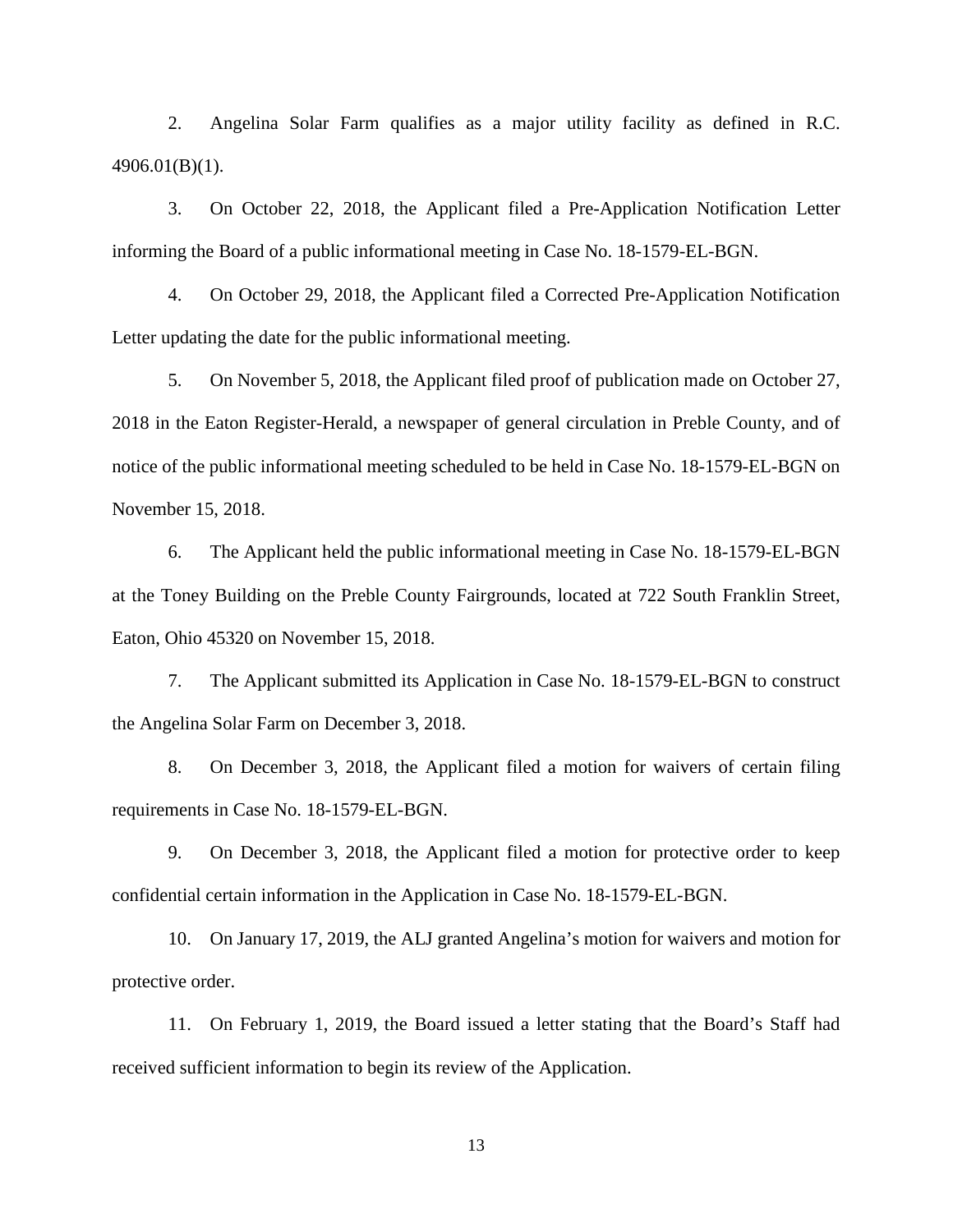12. On February 7, 2019, the Applicant filed correspondence indicating that the Application fees were paid.

13. On February 7, 2019, the Applicant filed a Certificate of Service indicating that copies of the Application were served upon local public officials and libraries.

14. On February 14, 2019, the ALJ issued an Entry setting forth a scheduled hearing date and directing the Staff to file a Staff Report.

15. On March 11, 2019, the Preble County Commissioners filed a notice of intervention.

16. On March 13, 2019, the Preble County Engineer; Preble Soil & Water Conservation District, the Board of Trustees of Israel Township, the Board of Trustees of Dixon Township, and the Preble County Planning Commission all filed motions to intervene.

17. On March 15, 2019, the Applicant filed a Notice indicating that the initial notice was sent on March 1, 2019 to government officials, libraries and affected property owners pursuant to Ohio Adm. Code 4906-3-09(A)(1).

18. On March 21, 2019, a motion to intervene was filed by the Eaton Community School District.

19. On March 26, 2019, a motion to intervene was filed by the Ohio Farm Bureau Federation.

20. On March 27, 2019, the Applicant filed a Notice indicating that the initial notice was published on March 2, 2019 in the Eaton Register-Herald, a newspaper in general circulation in Preble county, pursuant to R.C. 4906.06(C).

21. On March 29, 2019 Concerned Citizens of Preble County, LLC, Robert Black, Marja Brandly, Campbell Brandly Farms, LLC, Michael Irwin, Kevin and Tina Jackson, Vonderhaar Family ARC, LLC, and Vonderhaar Farms Inc. all filed a motion to intervene.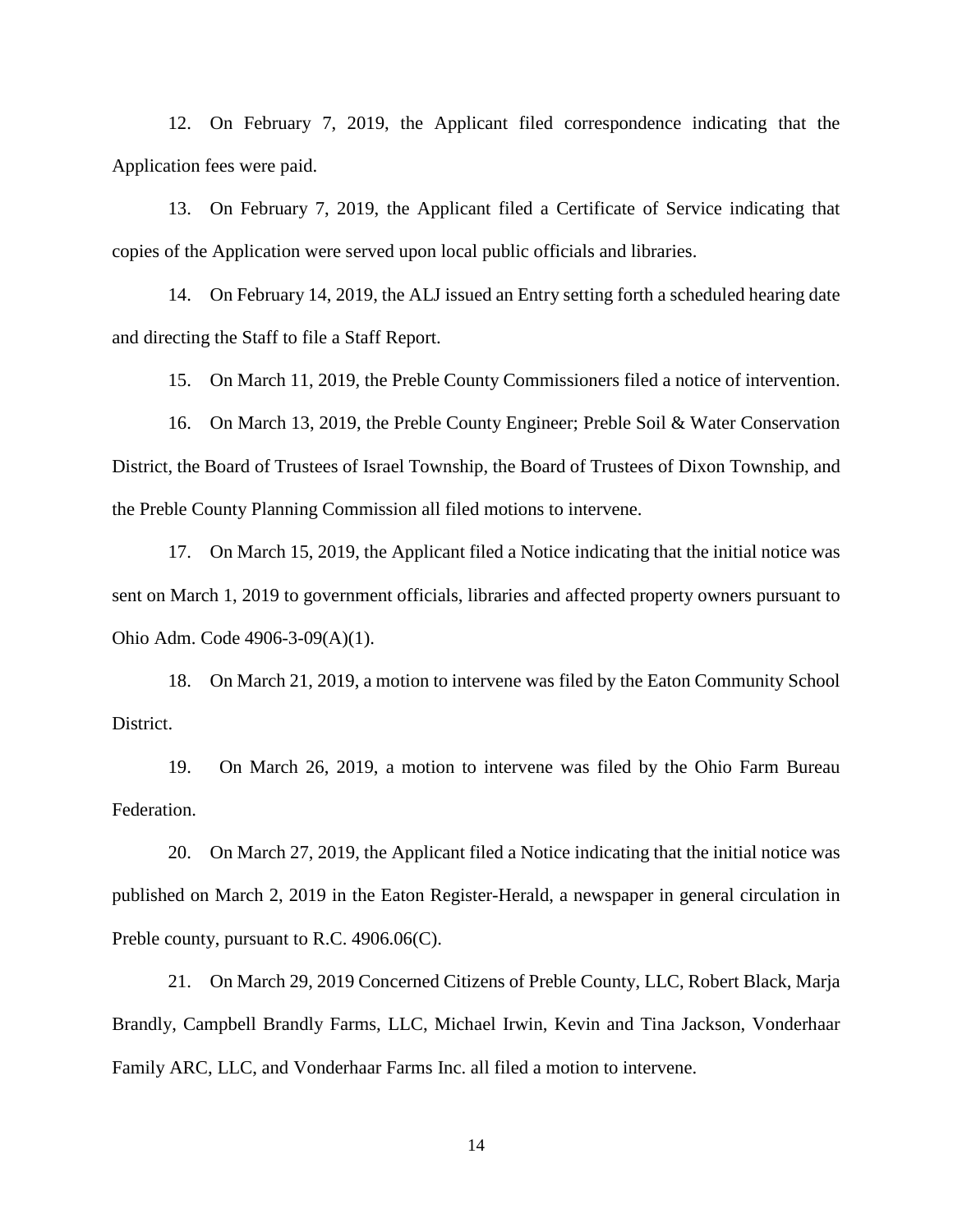22. On April 1, 2019, the Applicant field a Notice of Submittal of the System Impact Study.

23. On April 15, 2019, the Staff Report of Investigation ("Staff Report") was filed in Case No. 18-1579-EL-BGN.

24. On April 26, 2019, the Applicant filed a Notice indicating that the second notice was mailed on April 19, 2019 to government officials, libraries and property owners pursuant to Ohio Adm. Code 4906-03-09(A)(2). Notice was also published in the Eaton Register-Herald, a newspaper in general circulation in Preble County, on April 20, 2019.

25. A local public hearing was held on April 30, 2019 at 6:00 pm at the Eaton Fire Division Station #2, 391 West Lexington Road, Eaton, Ohio 45320.

26. Because no electric transmission line or gas pipeline is being proposed in this Application, R.C.  $4906.10(A)(1)$  is not applicable.

27. Adequate data on the Angelina Solar Farm has been provided to determine the nature of the probable environmental impact as required by R.C.  $4906.10(A)(2)$ .

28. Adequate data on the Angelina Solar Farm has been provided to determine that the facilities described in the Application and supplemental filings and subject to the Conditions in this Stipulation represent the minimum adverse environmental impact, considering the available technology and nature and economics of the various alternatives, and other pertinent considerations as required by R.C. 4906.10(A)(3).

29. Adequate data on the Angelina Solar Farm has been provided to determine that the proposed electric generating facility is consistent with regional plans for expansion of the electric power grid of the electric systems serving the State of Ohio and interconnected utility systems,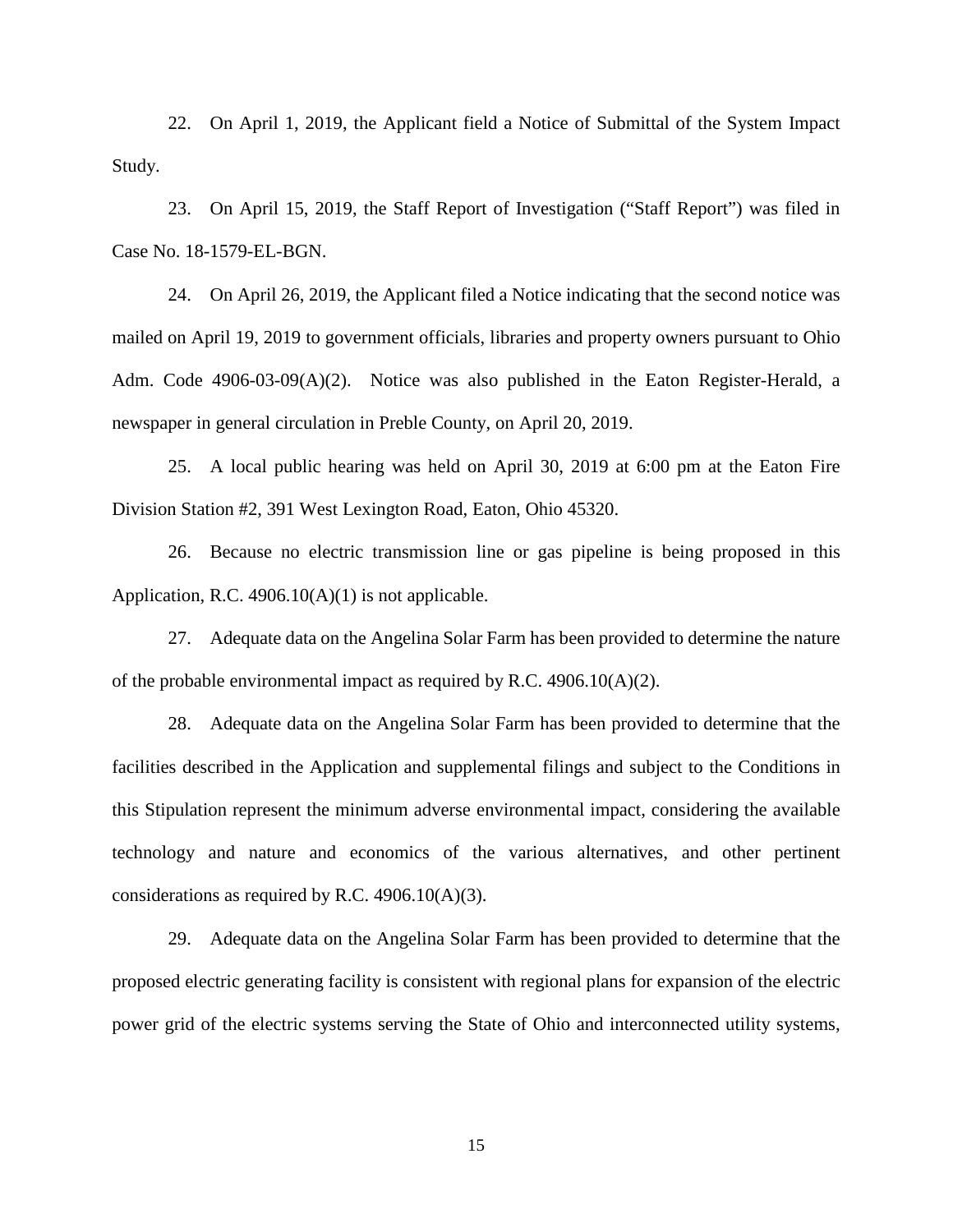that the Angelina Solar Farm will serve the interests of electric system economy and reliability, and the requirements of R.C. 4906.10(A)(4) are met.

30. Adequate data on the Angelina Solar Farm has been provided to determine that this facility will either comply with, or is not subject to, the requirements in the Ohio Revised Code regarding air and water pollution control, withdrawal of waters of the state, solid and hazardous waste, air navigation, and all regulations thereunder, as required by R.C. 4906.10(A)(5).

31. Adequate data on the Angelina Solar Farm has been provided to determine that it will serve the public interest, convenience and necessity, as required by R.C. 4906.10(A)(6).

32. Adequate data on the Angelina Solar Farm has been provided to determine what its impact will be on the viability as agriculture land of any land in the existing agricultural district established under R.C. Chapter 929 that is located within the site of the proposed facility, as required by R.C. 4906.10(A)(7).

33. Adequate data on the Angelina Solar Farm has been provided to determine that the facility as proposed incorporates maximum feasible water conservation practices, considering available technology and the nature and economics of the various alternatives as required by R.C. 4906.10(A)(8).

34. The record evidence in this matter provides sufficient factual data to enable the Board to make an informed decision.

### **B. Recommended Conclusions of Law**

1. Angelina Solar I, LLC is a "person" under R.C. 4906.01(A).

2. The proposed Angelina Solar Farm is a major utility facility as defined in R.C. 4906.01(B)(1).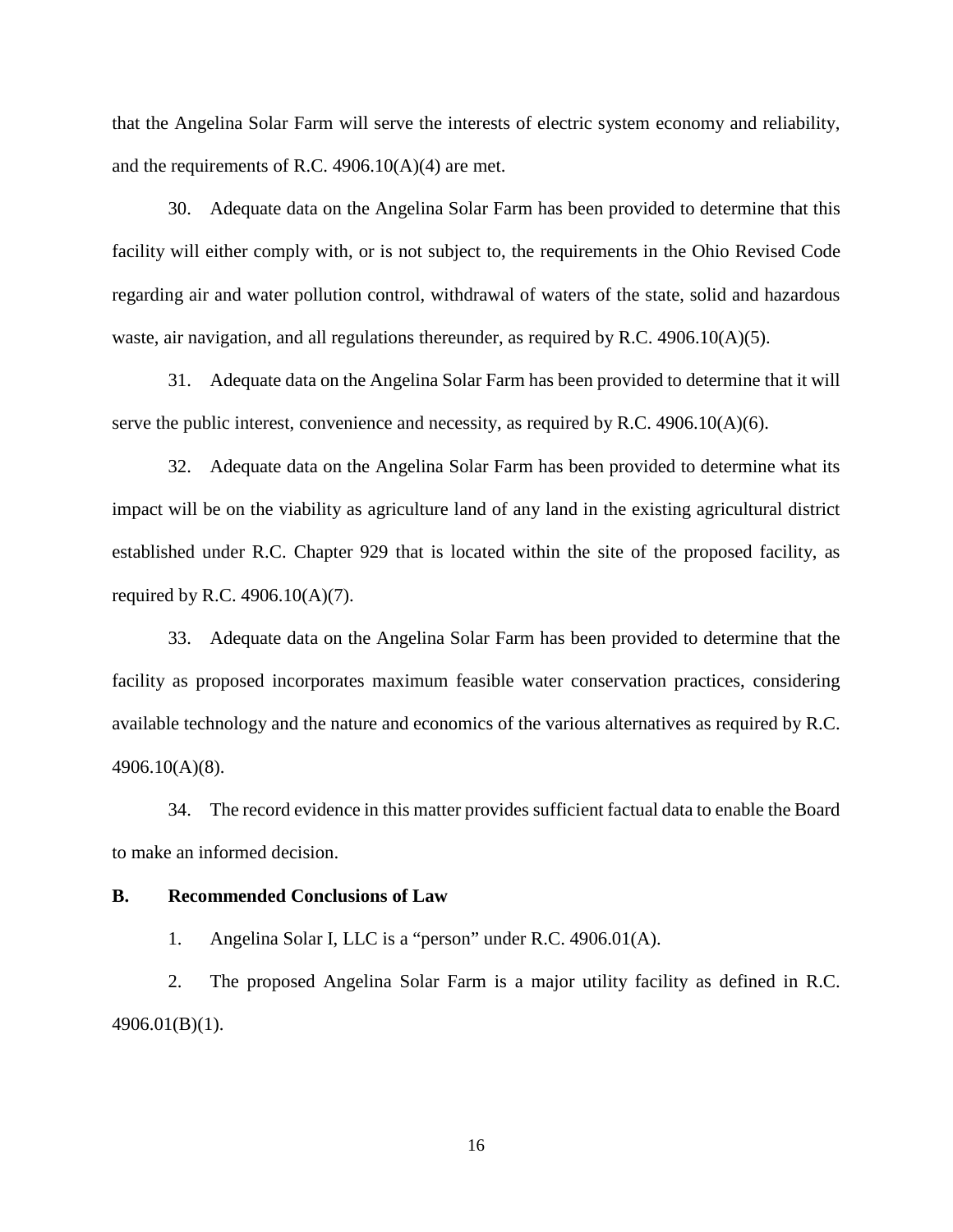3. The record establishes the nature of the probable environmental impact from construction, operation and maintenance of the Angelina Solar Farm under R.C. 4906.10(A)(2).

4. The record establishes that the Angelina Solar Farm described in the Application, and subject to the conditions in this Stipulation represent the minimum adverse environmental impact, considering the state of available technology, and the nature and economics of the various alternatives, and other pertinent considerations under R.C. 4906.10(A)(3).

5. The record establishes that the Angelina Solar Farm is consistent with regional plans for expansion of the electric power grid of the electric systems serving the State of Ohio and interconnected utility systems, and will serve the interests of electric system economy and reliability as required by R.C.  $4906.10(A)(4)$ .

6. The record establishes, as required by R.C. 4906.10(A)(5) that to the extent that it is applicable, construction of the proposed Angelina Solar Farm will comply with the requirements in the Ohio Revised Code regarding air and water pollution control, withdrawal of waters of the state, solid and hazardous waste, air navigation, and all rules and standards adopted under the relevant Chapters of the Ohio Revised Code.

7. The record establishes that the Angelina Solar Farm described in the Application, and subject to the conditions in this Stipulation, will serve the public interest, convenience and necessity under R.C.  $4906.10(A)(6)$ .

8. The impact of the Angelina Solar Farm on the viability as agricultural land of any land in an existing agricultural district has been determined under R.C. 4906.10(A)(7).

9. The record establishes that the Angelina Solar Farm would incorporate maximum feasibility water conservation practices under R.C. 4906.10(A)(8).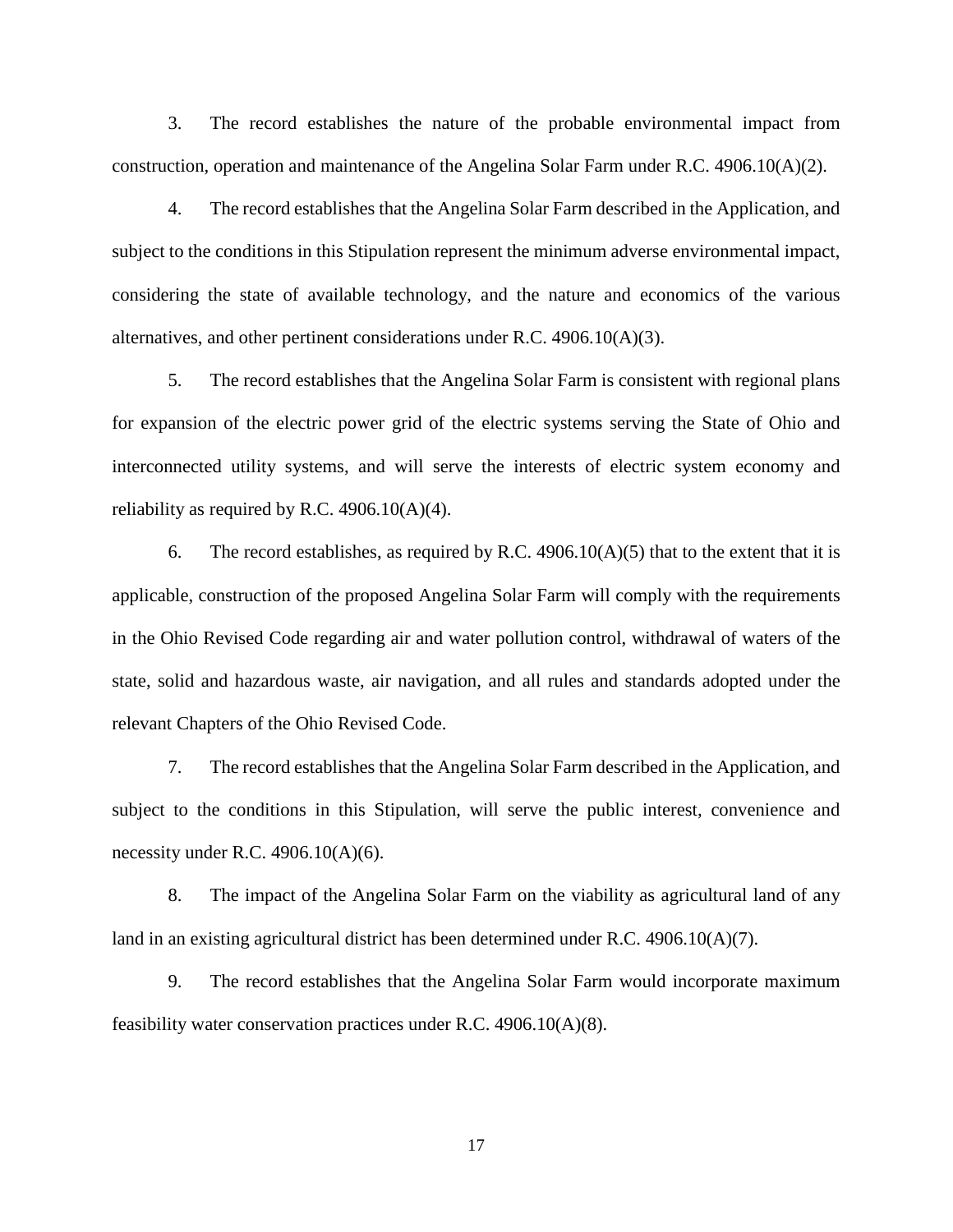10. Based on the record, the Parties recommend that the Board issue a Certificate of Environmental Compatibility and Public Need for construction, operation and maintenance of the Angelina Solar Farm.

The undersigned hereby stipulate, agree and represent that they are authorized to enter into this Joint Stipulation and Recommendation on this 14th day of June, 2019. Furthermore, the Parties expressly agree that this Joint Stipulation and Recommendation may be amended and/or supplemented in a writing executed by the Parties.

Respectfully submitted,

/s/ Jodi Bair – per authorization MJS Jodi Bair (0062921) Assistant Attorney General Public Utilities Section 30 E. Broad Street,  $16<sup>th</sup>$  Floor Columbus, OH 43215-3793 (614) 644-8599 jodi.bair@ohioattorneygeneral.gov

Attorneys for Ohio Power Siting Board Staff

 $/s/$  Amy M. Milam – per authorization MJS Chad A. Endsley (0080648) Chief Legal Counsel Leah F. Curtis (0086257) Amy M. Milam (0082375) Ohio Farm Bureau Federation 280 North High Street P.O. Box 182383 Columbus, OH 43218-2383 (614) 246-8258 cendsley@ofbf.org lcurtis@ofbf.org amilam@ofbf.org

Attorneys for Ohio Farm Bureau Federation

/s/ Michael J. Settineri Michael J. Settineri (0073369), Counsel of Record MacDonald W. Taylor (0086959) Vorys, Sater, Seymour and Pease LLP 52 East Gay Street Columbus, OH 43215 (614) 464-5462 mjsettineri@vorys.com mwtaylor@vorys.com

Attorneys for Angelina Solar I, LLC

/s/ Dylan F. Borchers – per authorization MJS Dylan F. Borchers (90690) BRICKER & ECKLER LLP 100 South Third Street Columbus, OH 43215-4291 Telephone: (614) 227-2300 Facsimile: (614) 227-2390 E-Mail dborchers@bricker.com

Attorneys for Preble County Commissioners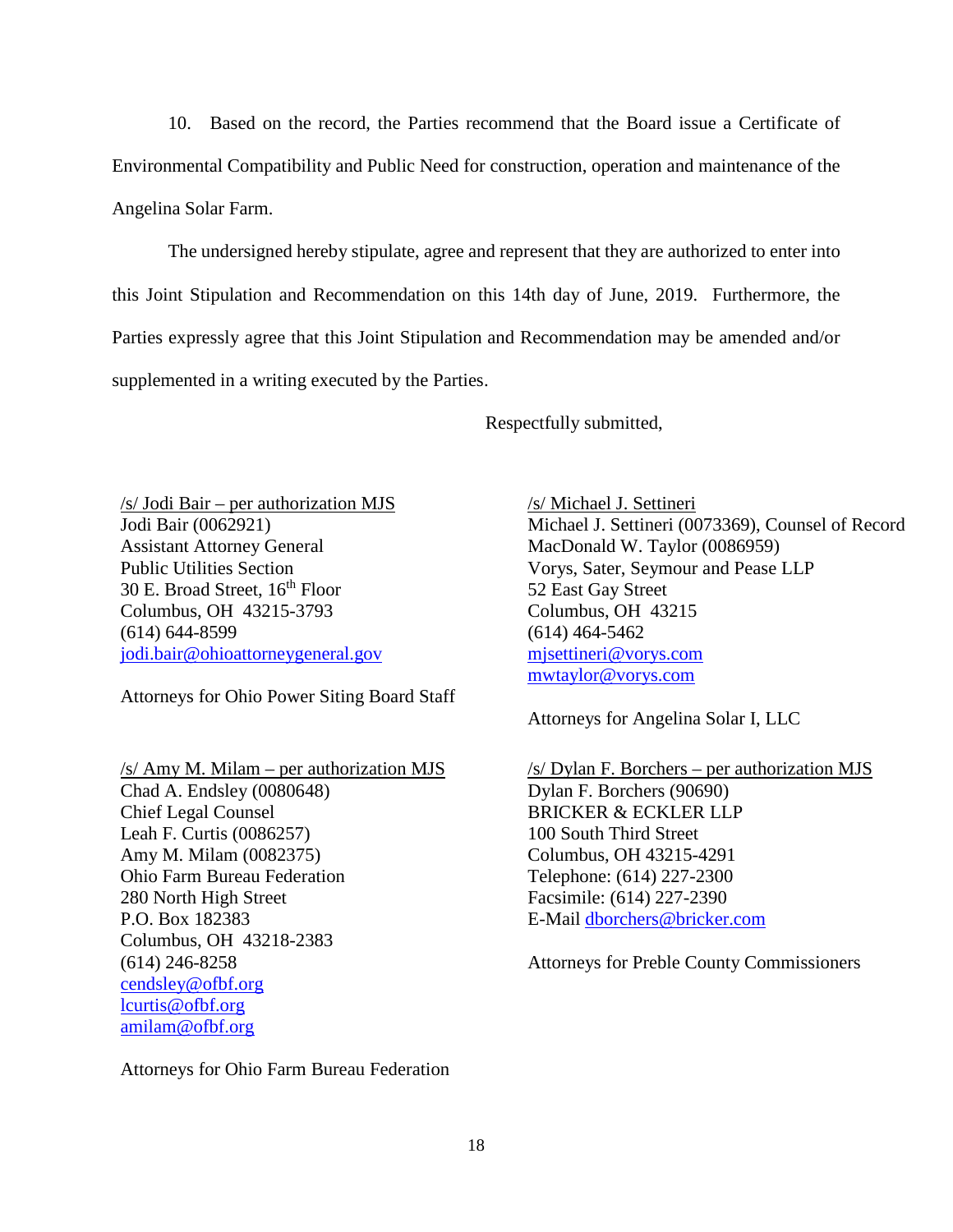/s/ Kathryn M. West – per authorization MJS Kathryn M. West (0073813) Assistant Prosecuting Attorney Preble County Prosecutor's Office 101 E. Main Street Eaton, OH 45320 (937) 456-8156

Attorney for the Preble County Engineer, the Preble Soil & Water Conservation District, the Board of Trustees of Israel Township, the Board of Trustees of Dixon Township, and the Preble County Planning Commission